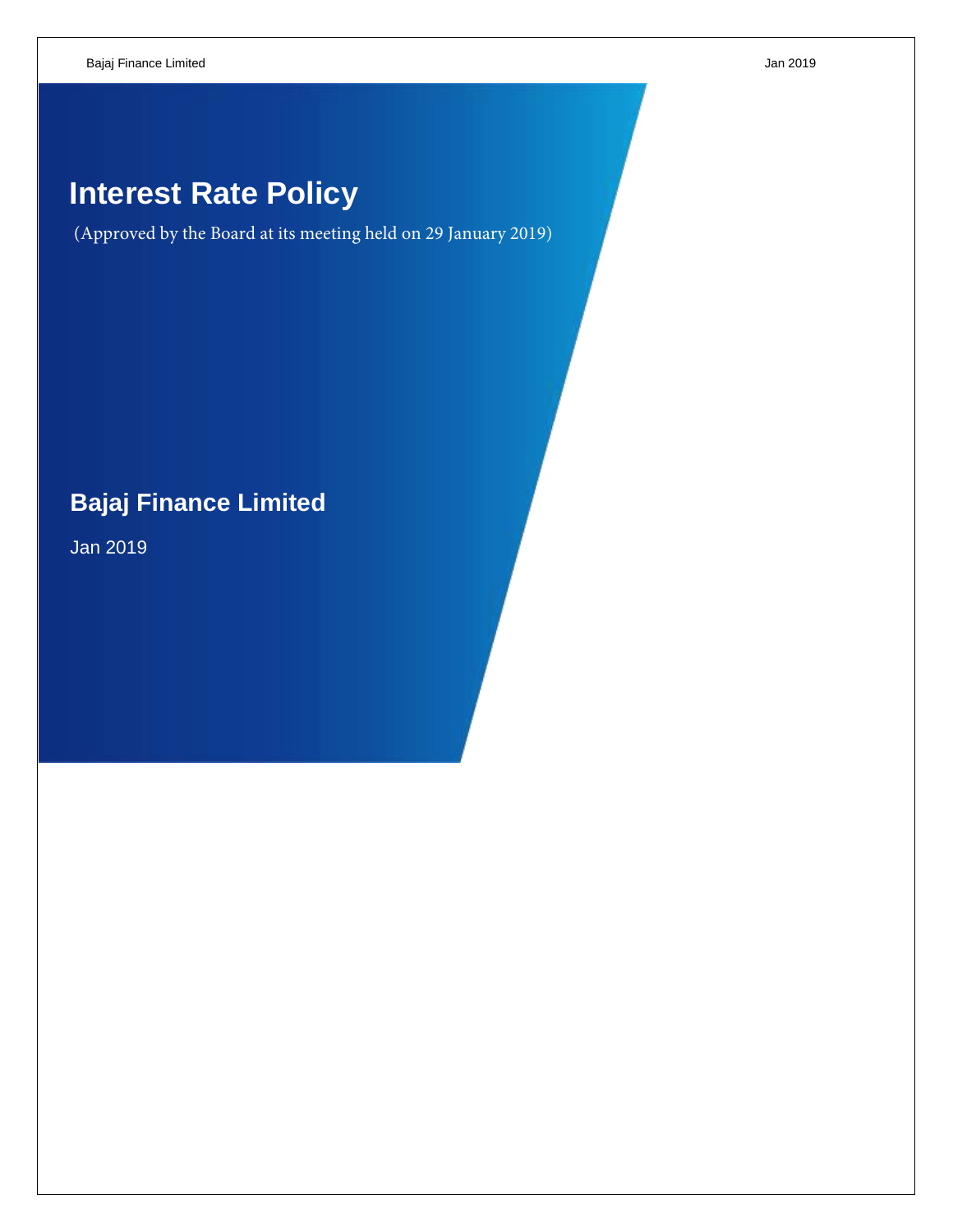## **TABLE OF CONTENTS**

| $\mathbf{1}$ . |  |  |  |  |
|----------------|--|--|--|--|
| 2.             |  |  |  |  |
| 3.             |  |  |  |  |
| 4.             |  |  |  |  |
|                |  |  |  |  |
|                |  |  |  |  |
| 5.             |  |  |  |  |
| 6.             |  |  |  |  |
| 7.             |  |  |  |  |
| 8.             |  |  |  |  |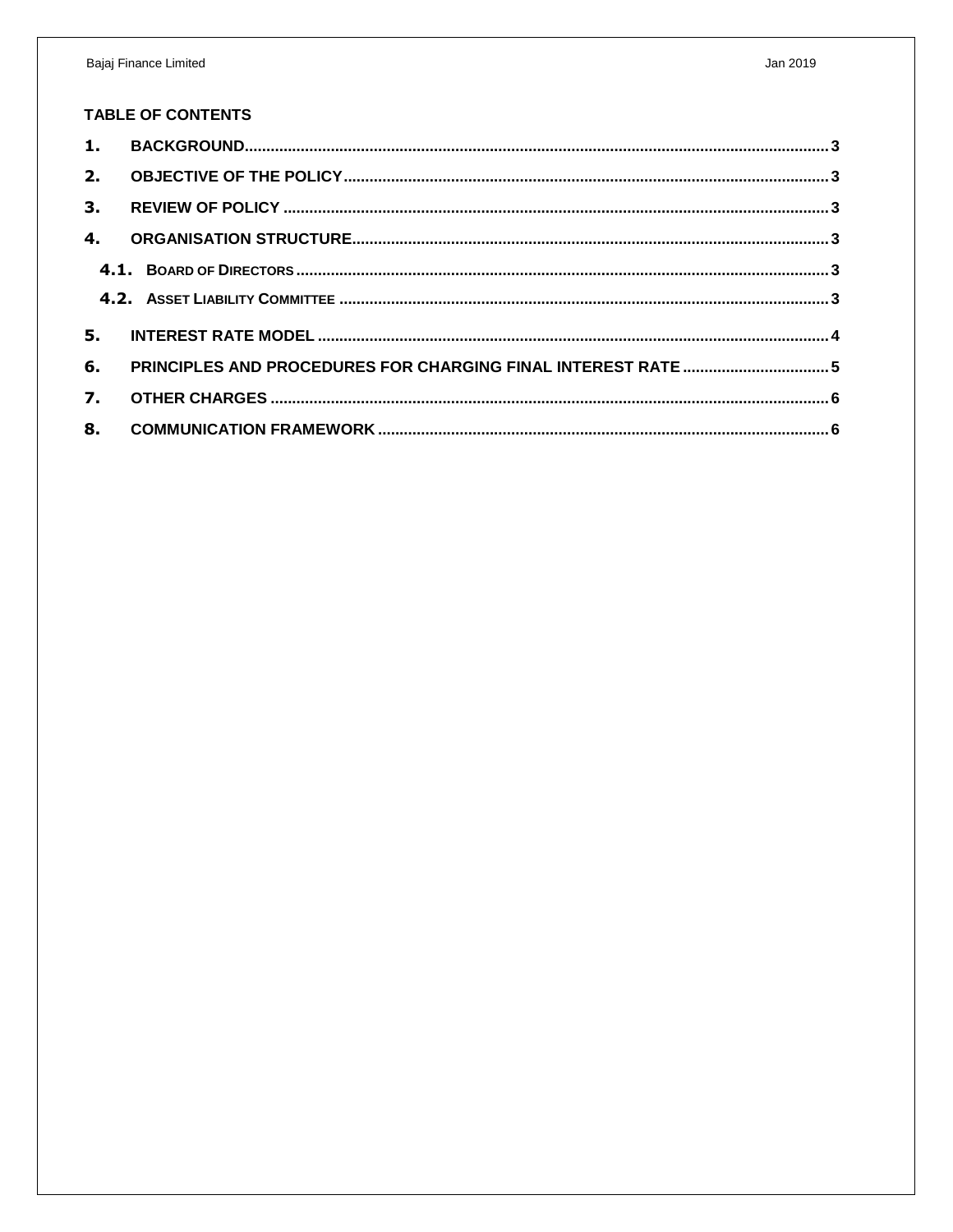#### <span id="page-2-0"></span>**Background**

As per the Reserve Bank of India guidelines, Board of each NBFC shall approve an Interest rate model that is applicable for the Company, taking in to account relevant factors such as cost of funds, margin and risk premium etc., and determine the rate of interest to be charged for loans and advances. Further, the directive states that the rate of interest and the approach for gradation of risk and the rationale for charging different rates of interest for different category of borrowers should be communicated to the borrowers / customers in the sanction letters issued to them. Board of Directors at their meeting held on 17<sup>th</sup> May 2011, had adopted the interest rate model of the Company. Thereafter, the Company authorized the Managing Director to review the interest rates from time to time basis the money market situation and take suitable decisions post discussing the same in the Asset Liability Committee (ALCO) Meetings.

Considering that it is quite some time since the Interest Rate Policy, per se, has been reviewed and approved by the Board of Directors of the Company, we have revisited the existing Interest Rate Policy and made suitable changes to the same. The Revised Policy is being placed before the Board of Directors for review and approval.

#### <span id="page-2-1"></span>**Objective of the policy**

To arrive at the benchmark rates to be used for different category of customer segments and to decide on the principles and approach of charging spreads to arrive at final rates charged from customers.

#### <span id="page-2-2"></span>**Review of Policy**

The Policy shall be reviewed once in a year or in between if required due to changes required in the model, for example any addition/deletion of a particular component forming part of benchmark calculation.

#### <span id="page-2-3"></span>**Organisation Structure**

#### <span id="page-2-4"></span>**Board of Directors**

The Board of Directors shall have oversight for the interest rate Policy of BFL. In order to ensure effective implementation of the Interest Rate Policy, the Board may delegate the implementation of the Policy and its operational aspects to the Managing Director and/or ALCO as deemed fit.

#### <span id="page-2-5"></span>**Asset Liability Committee**

ALCO shall be responsible for taking decision to change the benchmark rate. The ALCO meeting will be held on a monthly basis and any changes / status quo in the benchmark rate would be discussed and decided by the members of the ALCO and would be put up to the Board in subsequent meeting.

Business can have their internal pricing policies under the overall framework of board approved interest rate policy for company in deciding the spreads to arrive at final rate. Changes to business level internal pricing policies, if any, would need to be approved jointly by any -two officers of the Company as per the matrix below:

| Sr. No. | Designation                    |  |
|---------|--------------------------------|--|
|         | Managing Director and CEO      |  |
|         | <b>Chief Financial Officer</b> |  |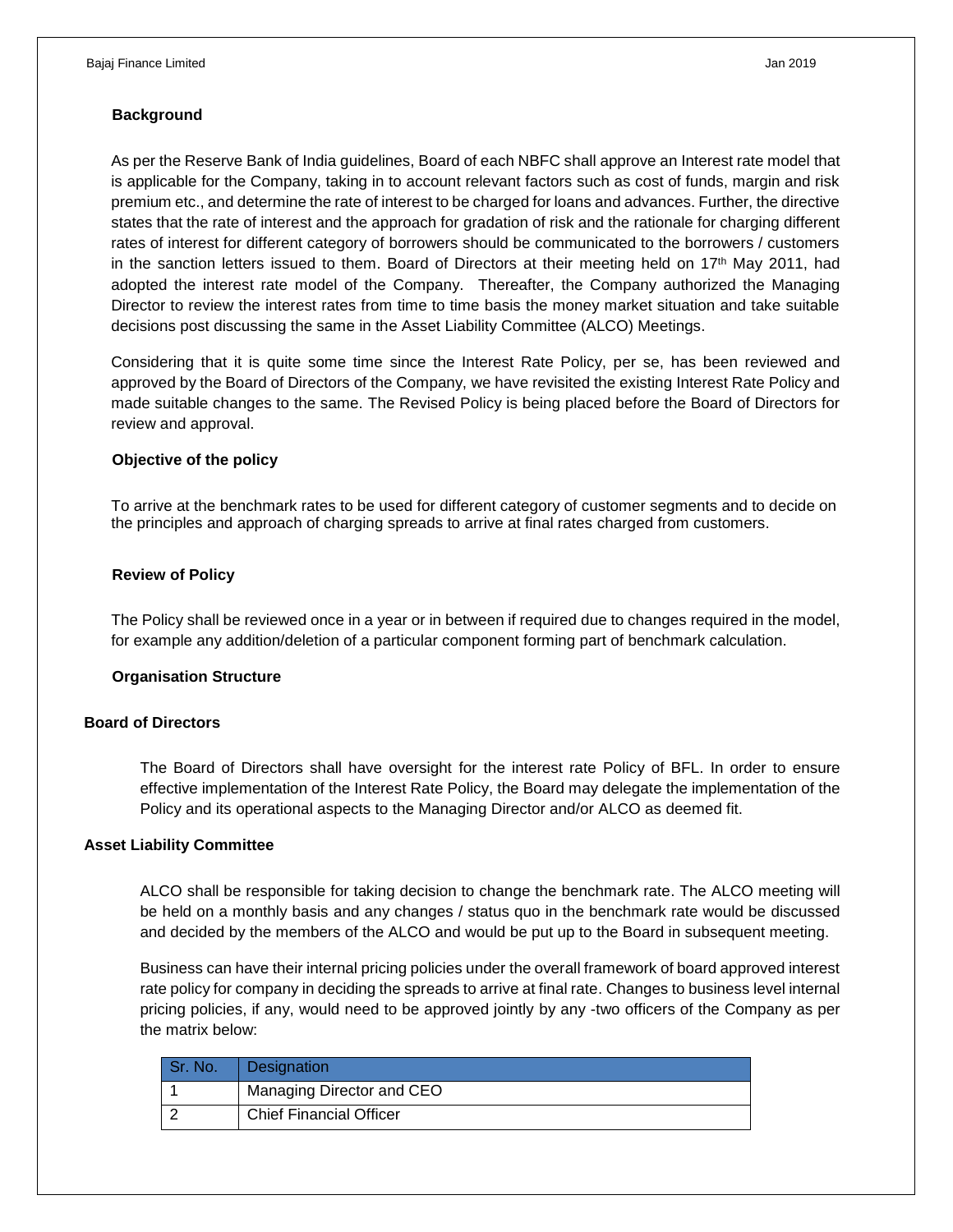| Sr. No. | Designation                                  |
|---------|----------------------------------------------|
|         | <b>Enterprise Risk Officer</b>               |
|         | Treasurer                                    |
|         | Respective Business Head/Group Business head |

### <span id="page-3-0"></span>**Interest rate Model**

BFL lends money to its customers through Fixed and Floating rate loans. BFL being a diversified NBFC lends money through various products to cater the needs of different category of customers. Few broad categories of customer segments are as follows.

- Consumer (Secured and Unsecured Loans)
- Mortgage (Individual salaried, Individual self-employed, SMEs)
- Commercial Loans to corporates
- Loan against securities
- Rural customers

Currently BFL has two floating rate benchmarks i.e. Base Rate (Used by Commercial segment) and Floating Reference Rate (FRR)(used by Mortgage). Commercial businesses also use external benchmarks for pricing the loans from time to time.

The aforesaid benchmarks are calculated based on following factors.

| Sr. No. | Factor                                              | Description                                                                                                                                                                                                                                                                                                                                      |  |
|---------|-----------------------------------------------------|--------------------------------------------------------------------------------------------------------------------------------------------------------------------------------------------------------------------------------------------------------------------------------------------------------------------------------------------------|--|
| 1       | <b>Weighted Average cost</b><br>of borrowing        | The Company borrows funds through term loans, Non-Convertible<br>Debentures and Commercial paper and subordinate debt etc. from<br>the investors. Weighted average cost of borrowing of such funds is<br>taken for bench mark calculation.                                                                                                       |  |
| 2       | <b>Cost of Equity</b>                               | BFL needs to put some equity portion to run the business and the<br>cost of such equity is taken into consideration.                                                                                                                                                                                                                             |  |
| 3       | <b>Fund raising cost</b>                            | It includes processing fees on term loans, brokerage to source funds<br>through NCDs / Deposits, CPs, Rating Fee, trusteeship fee, IPA<br>commission on CPs, exchange listing fee etc.                                                                                                                                                           |  |
| 4       | <b>Negative</b><br>Carry<br>on<br><b>Investment</b> | The Company maintains SLR on public deposits which generate<br>lower return than the cost of public deposits, creating a negative<br>carryon on those funds. The Company also keeps some liquidity<br>buffer in the form of investments into liquid funds to manage liquidity<br>risk and has to bear negative carryon on those investments too. |  |
| 5       | <b>ALM mismatch cost</b>                            | The Company borrows funds through short term and long term<br>products and to comply with the regulatory guidelines, it needs to<br>manage ALM gaps under certain limits imposed by the regulator,<br>while taking in to account the prepayments made by the customers.                                                                          |  |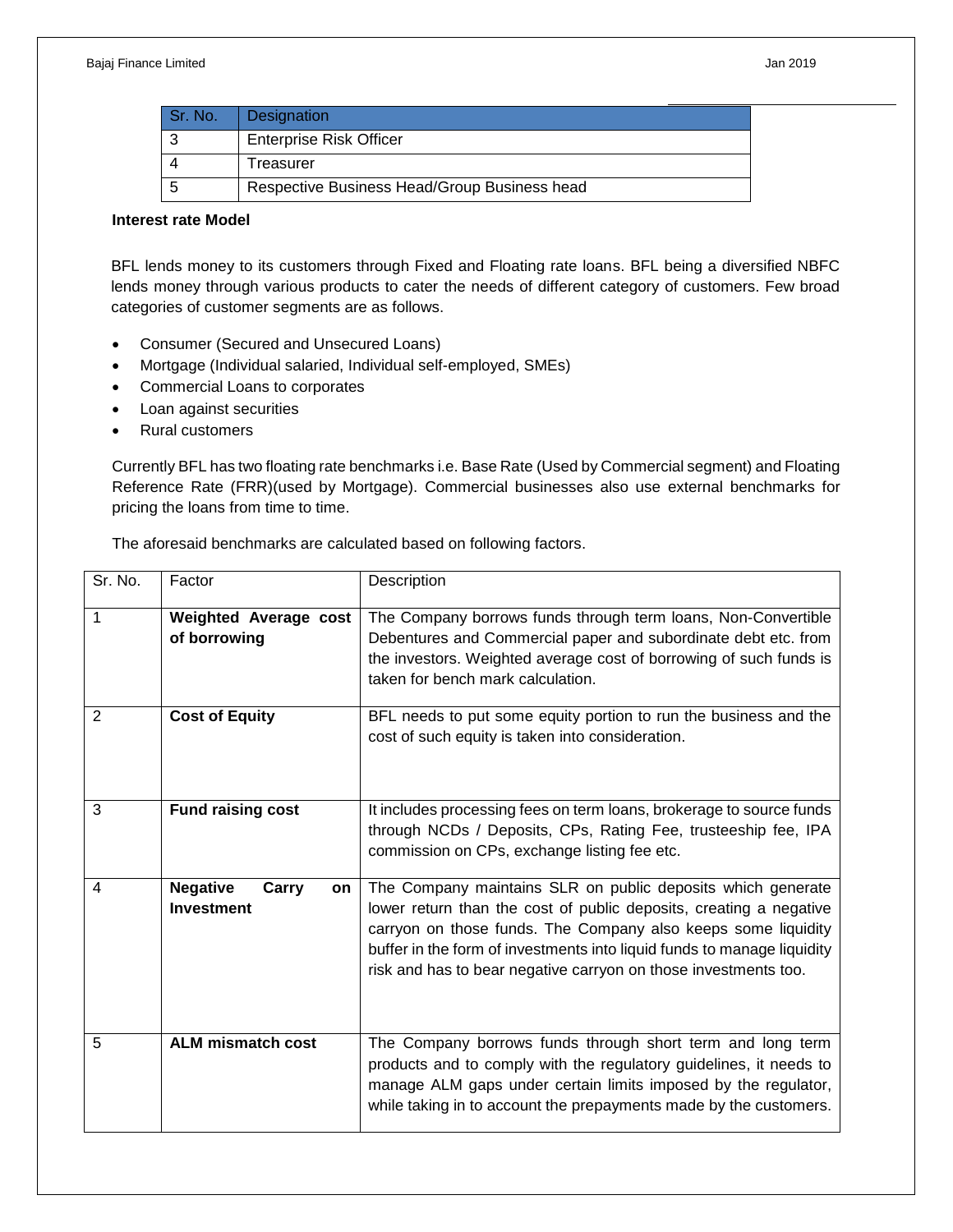| Sr. No. | Factor              | Description                                                                                                                         |
|---------|---------------------|-------------------------------------------------------------------------------------------------------------------------------------|
| 6       | <b>Opex Cost</b>    | It includes employee expenses, branch related fixed and variable<br>costs, operations costs, sales and marketing expenses, etc.     |
|         | <b>Risk Premium</b> | Base risk premium to cover business related risks and would vary<br>by business, customer segment, geography, sourcing channel etc. |
| 8       | <b>Base ROA</b>     | Base Return on assets is the minimum return expected by the<br>company on its assets.                                               |

| Weighted avg. cost of borrowing (A)  | xx%   |
|--------------------------------------|-------|
| Cost of Equity (B)                   | xx%   |
| Fund raising cost (C)                | xx%   |
| Negative carry on Investments (D)    | xx%   |
| ALM Mismatch cost (E)                | xx%   |
| Opex cost (F)                        | xx%   |
| Risk premium (G)                     | xx%   |
| Base ROA (H)                         | xx%   |
| Final Benchmark rate {Sum (A to H) } | (xx%) |

Fixed rate loans are not linked to benchmark but are decided based on their COF (allocated through Fund transfer pricing), Operational expenditure, Business related risks and desired ROE/ROA. Factors affecting calculation of spreads to arrive at final rate are mentioned below.

#### <span id="page-4-0"></span>**Principles and procedures for charging spreads to calculate final rate**

The rate of interest for loans for various business segments and various schemes thereunder is arrived after adjusting for spread by the relevant business segment. Factors taken into account by businesses for calculating spreads are as follows:

- Interest rate risk (fixed vs floating loan)
- Credit and default risk in the related business segment
- Historical performance of similar homogeneous clients
- Profile of the borrower
- Industry segment
- Repayment track record of the borrower
- Nature and value of collateral security
- Secured Vs unsecured loan
- Subvention available